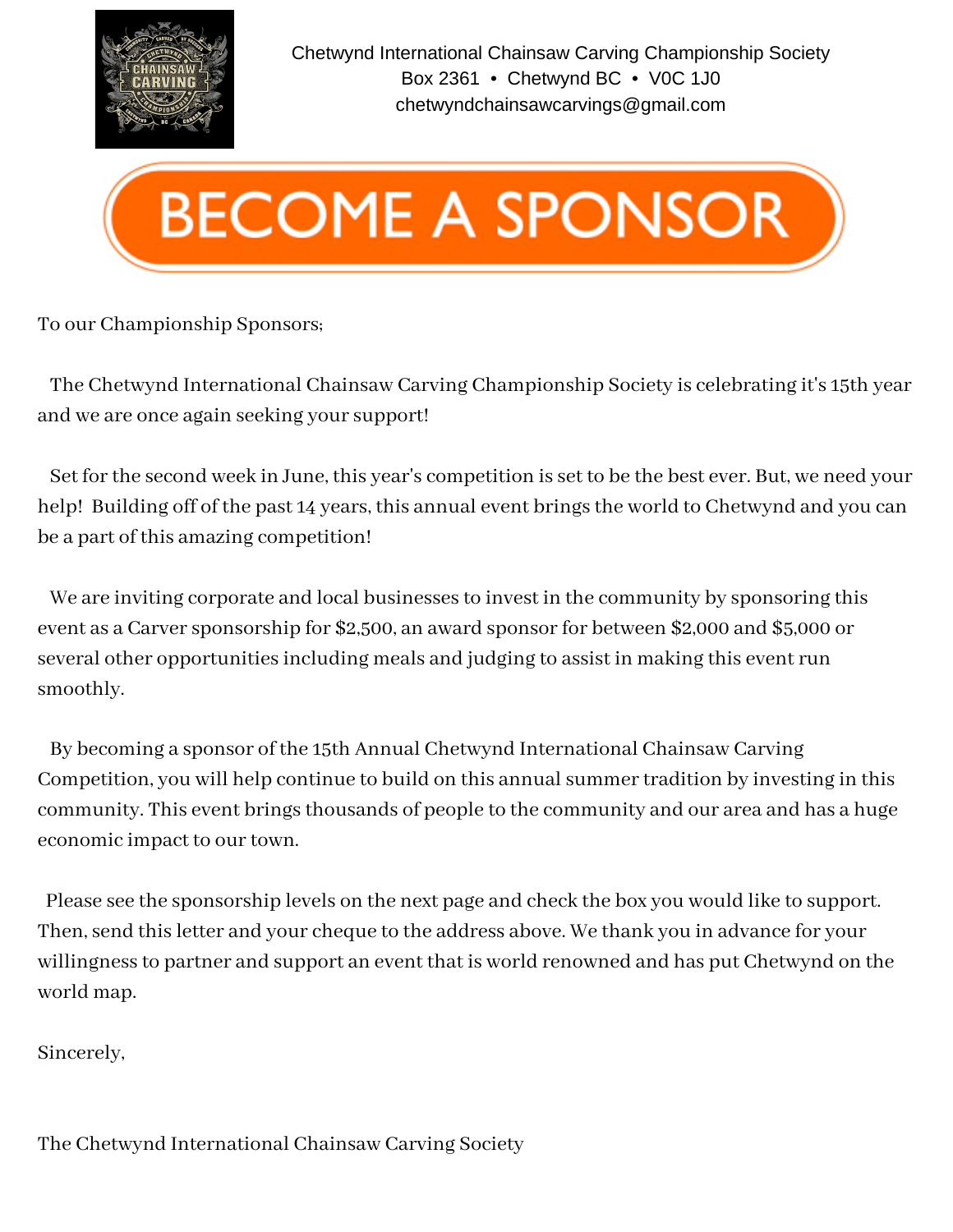

Chetwynd International Chainsaw Carving Championship Society Box 2361 • Chetwynd BC • V0C 1J0 chetwyndchainsawcarvings@gmail.com



# *Sponsorship Opportunities*

# **Carver Sponsorship: \$2,500 (12 available)**

- 2 Tickets to the Carver's Reception
- Company logo on Carver banner
- Company logo on first place banner
- Company logo on all posters & advertising (print & online)
- Constant recognition throughout event

### **First Place Award Sponsorship \$5,000**

- 2 Tickets to the Carver's Reception
- Company logo on First Place Plaque
- Company logo on first place banner
- Company logo on all posters & advertising (print & online)
- Constant recognition throughout event

## **Second Place Award Sponsorship \$3,000**

- 2 Tickets to the Carver's Reception
- Company logo on Second Place Plaque
- Company logo on all posters & advertising (print & online)
- Constant recognition throughout event

#### **Third Place Award Sponsorship \$2,000**

- 2 Tickets to the Carver's Reception
- Company logo on Third Place Plaque
- Company logo on all posters & advertising (print & online)
- Constant recognition throughout event

## **People's Choice Award \$1,000**

- 2 Tickets to the Carver's Reception
- Company logo on all posters & advertising (print & online)
- Constant recognition throughout event

## **Carver's Choice Award \$500**

- 2 Tickets to the Carver's Reception
- Company logo on all posters & advertising (print & online)
- Constant recognition throughout event